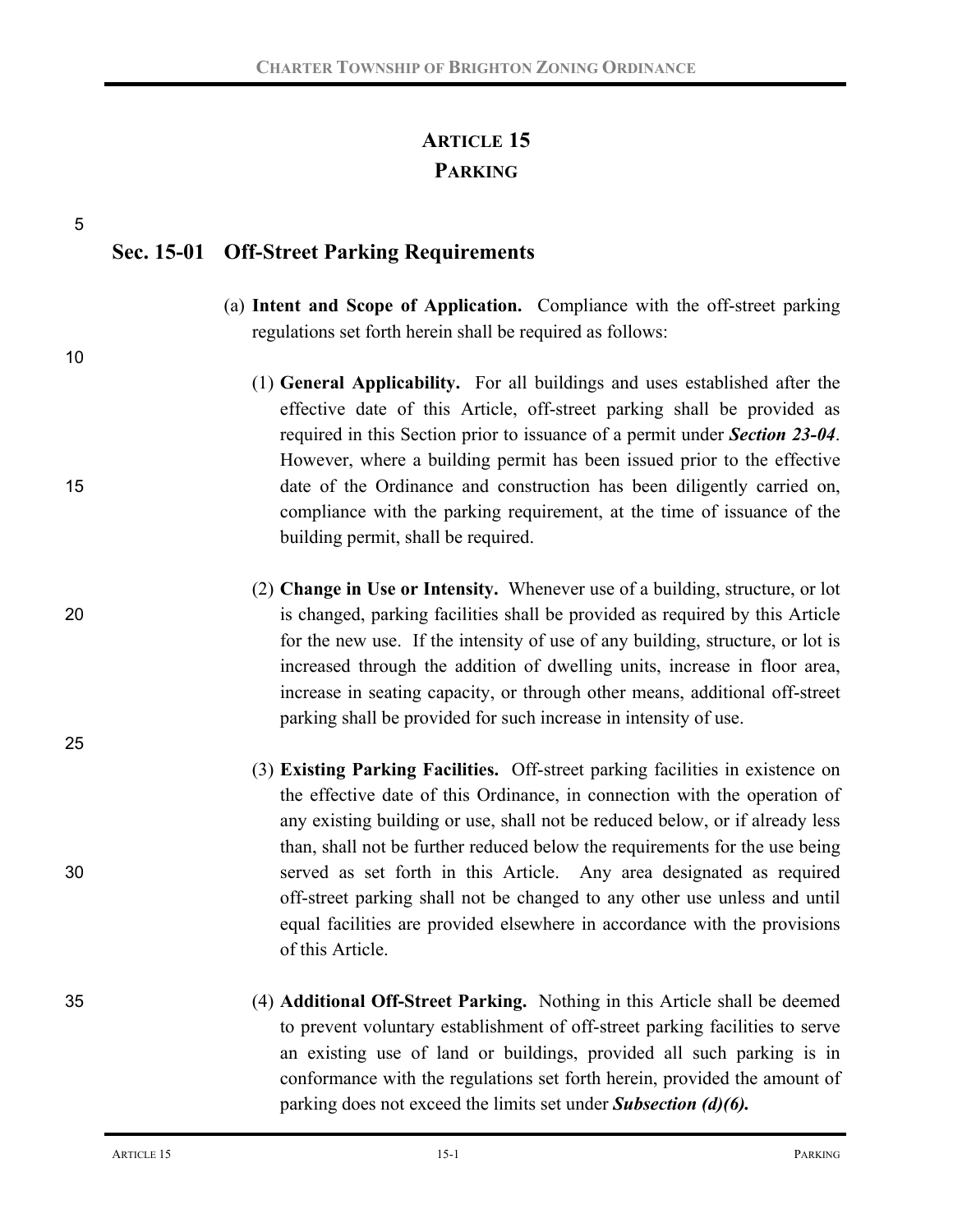- (5) **Review and Permit Requirements.** In the event that new off-street parking is proposed as part of a development requiring site plan review, the proposed parking shall be shown on the site plan submitted to the Planning Commission for review. In the event that proposed off-street 5 parking is not part of a development requiring site plan review, the applicant shall submit a sketch plan to the Township Planner for review and approval. The site plan shall indicate the location of the proposed parking in relation to other uses on the site and on adjoining sites, the proposed means of ingress and egress, the number and dimensions of 10 parking spaces, and the method of surfacing.
	- (b) **General Requirements**. In all zoning districts, off-street vehicle parking facilities shall be provided and maintained as herein prescribed:

# 15 (1) **Location**

- a. **Proximity to Building or Use Being Served.** Required off-street parking shall be located either on the same zoning lot, or within three hundred (300) feet of the building or use it is intended to serve, 20 measured from the nearest point of the building or use to the nearest point of the off-street parking lot. Ownership shall be shown of all lots or parcels intended for use as parking by the applicant.
- b. **Within Yards.** Off-street parking spaces shall be located in 25 accordance with the parking lot setback standards of the zoning district, provided that all landscaping and berm requirements in *Section 14-02* are complied with.

### (2) **Residential Parking**

- a. For all Single Family Residential Districts except R-4 and R-5, residential parking shall consist of an enclosed attached garage providing two (2) or more parking spaces, for each dwelling on the property, and shall be served by a paved driveway from said garage to 35 the access road or alley.
	- b. Off-street parking spaces in Single Family Residential Districts shall consist of a parking strip, driveway, garage, or combination thereof, and shall be located on the premises they are intended to serve. No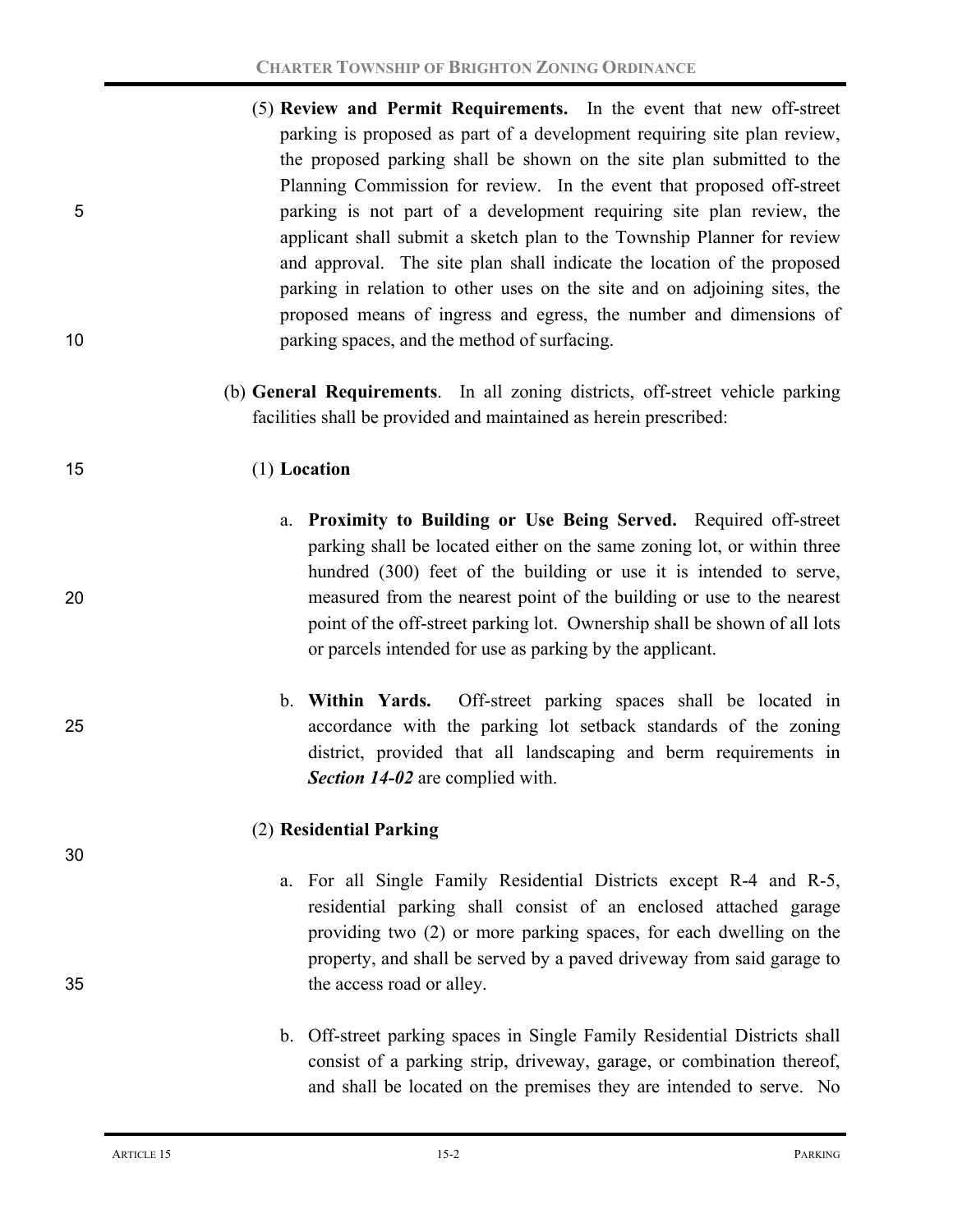parking shall be permitted on a regular basis on lawns or other unpaved areas on residential lots, with the exception of approved gravel parking areas.

- 5 c. No person shall park any motor vehicle between the building and a public right-of-way or easement of access, except on a parking strip, parking bay, driveway, attached garage, or combination thereof; and further, that any such parking in the front yard shall not exceed twenty percent (20%) of the area between the building and right-of-way or 10 easement. The provisions of *Section 13-01* of this Ordinance shall apply. Carports are specifically prohibited.
- (3) **Control of Off-Site Parking.** It shall be unlawful to park or store any motor vehicle on private property without the expressed or implied 15 consent of the owner, holder, occupant, lessee, agent, or trustee of the private property. Where required parking is permitted on land other than on the same lot as the building or use being served, the land on which the parking is located shall be under the same ownership or recorded agreements for shared parking shall be provided.
	- (4) **Access to Parking.** Each off-street parking space shall open directly onto an aisle or driveway of sufficient width and design to provide safe and efficient access to or from a public road or alley in a manner that will least interfere with the smooth flow of traffic.
	- (5) **Collective Use of Off-Street Parking.** Off-street parking space for separate buildings or uses may be provided collectively subject to the following:
- 30 a. The total number of spaces provided shall not be less than the number which would be required if the spaces were provided separately. However, the Planning Commission may reduce the total number of spaces provided collectively by up to twenty-five percent (25%) upon making the determination that the parking demands of the uses being 35 served will not be at the same time of day or same day of the week or for a use that has a shared driveway with an adjacent use or a service drive connection with an adjacent use.

20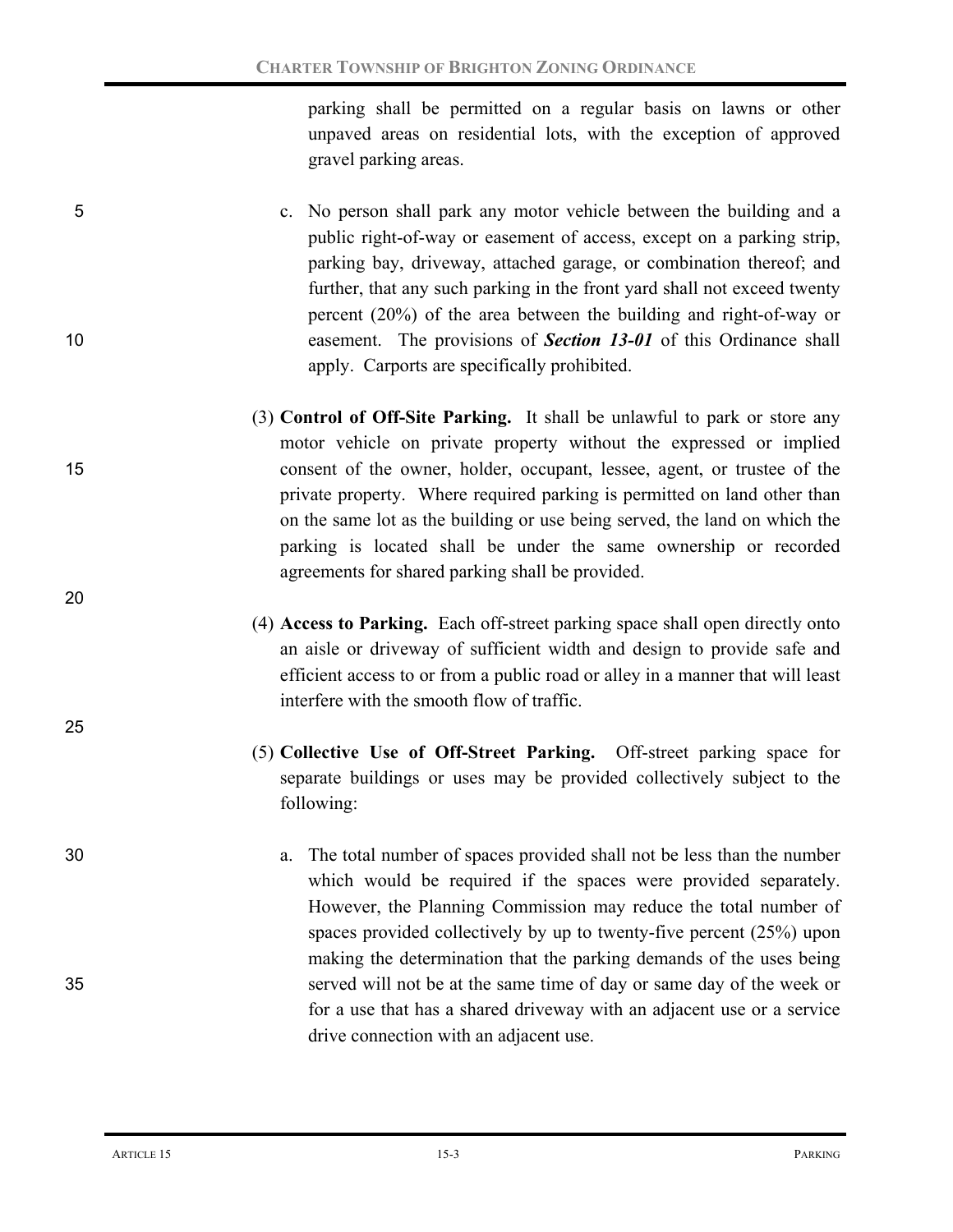- b. Each use served by collective off-street parking shall have direct access to the parking without crossing roads.
- c. The collective off-street parking shall not be located farther than five 5 hundred (500) feet from the building or use being served.
	- d. Written easements that provide for continued use and maintenance of the parking shall be submitted to the Township for approval.
- 10 e. A change in use that does not comply with the above standards will be required to provide the required parking.
- (6) **Storage and Repair Prohibited.** The use of required parking and loading areas for refuse storage stations/dumpsters, storage or display of 15 merchandise, sale of motor vehicles, storage of inoperable vehicles, or for vehicle or machinery repair or maintenance is expressly prohibited. The use of semi-trailers for storage purposes on the premises for five (5) or more consecutive days is prohibited. Emergency service required to start vehicles shall be permitted.
- (7) **Duration.** Except when land is used as permitted storage space in direct connection with a legitimate business, there shall be a twenty-four (24) hour time limit for parking in non-residential off-street parking areas, provided that it shall be unlawful to permit the storage of wrecked, 25 inoperable, or junked vehicles in any parking area in any district for any period of time.
- (c) **Schedule of Off-Street Parking Requirements.** The amount of required off-street parking space shall be determined in accordance with the following 30 schedule.

| <b>Table 15-01.1</b>                               |                                                                           |  |  |
|----------------------------------------------------|---------------------------------------------------------------------------|--|--|
| <b>Schedule of Off-Street Parking Requirements</b> |                                                                           |  |  |
| <b>Use</b>                                         | Number of Minimum Parking Spaces per Unit of Measure                      |  |  |
| <b>Residential Uses</b>                            |                                                                           |  |  |
| Congregate Care & Dependent Care                   | One $(1)$ space per each four $(4)$ beds or two $(2)$ rooms, whichever is |  |  |
| (Convalescent/Nursing Home Units)                  | less, plus one (1) space for each employee during peak shift              |  |  |
| Manufactured Home Parks                            | Two (2) spaces for each manufactured home site, plus one (1) visitor      |  |  |
|                                                    | space for every three (3) sites which shall be located convenient to the  |  |  |
|                                                    | area served, in addition to one (1) parking space for each three hundred  |  |  |
|                                                    | (300) sq. ft. of building area for accessory buildings, such as           |  |  |
|                                                    | clubhouses & offices                                                      |  |  |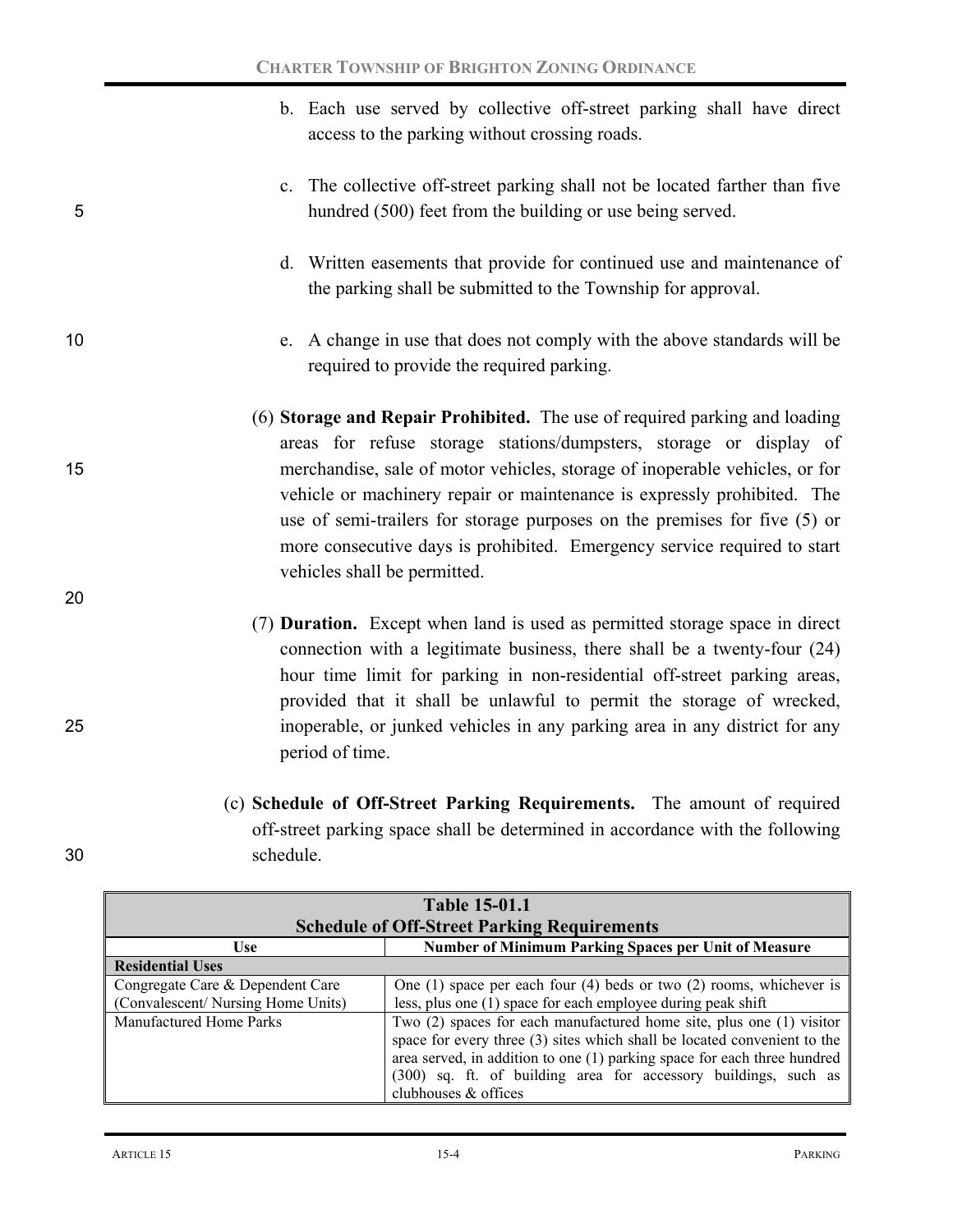| <b>Table 15-01.1</b>                                                  |                                                                                                                                               |  |  |
|-----------------------------------------------------------------------|-----------------------------------------------------------------------------------------------------------------------------------------------|--|--|
| <b>Schedule of Off-Street Parking Requirements</b>                    |                                                                                                                                               |  |  |
| <b>Use</b>                                                            | Number of Minimum Parking Spaces per Unit of Measure                                                                                          |  |  |
| Multiple-Family Dwelling Units                                        | Two (2) spaces for each dwelling unit, plus 1 per three hundred (300)                                                                         |  |  |
|                                                                       | sq. ft. of floor area in community buildings, and 1 per 5 units<br>designated for visitor parking                                             |  |  |
| Single Family Dwelling Units                                          | Two (2) spaces per each dwelling unit                                                                                                         |  |  |
| Senior Independent Housing                                            | One & one-half $(1.5)$ spaces per unit                                                                                                        |  |  |
| Senior "Interim Care" & "Intermediate                                 | One $(1)$ space per each room or two $(2)$ beds, whichever is less, plus                                                                      |  |  |
| Care" Units                                                           | one (1) space per each employee expected during the peak shift                                                                                |  |  |
|                                                                       | Note: In addition, multiple family & attached single family developments shall be required to provide supplemental                            |  |  |
|                                                                       | guest off-street parking equal to at least twenty percent (20%) of the space required by the above                                            |  |  |
| requirements.                                                         |                                                                                                                                               |  |  |
| be met.                                                               | Should senior developments revert to general occupancy, the requirements for multiple family housing shall                                    |  |  |
| <b>Institutional or Public Uses</b>                                   |                                                                                                                                               |  |  |
| Churches, Temples, Places of Worship                                  | One $(1)$ space for each three $(3)$ seats or six $(6)$ lineal feet of pews in                                                                |  |  |
|                                                                       | the main unit of worship                                                                                                                      |  |  |
| Group Day Care Homes, Adult Foster                                    | One (1) space per four clients plus one (1) space per each employee                                                                           |  |  |
| Care Group Homes, & Children's Homes                                  | plus designated drop-off spaces                                                                                                               |  |  |
| Hospitals                                                             | One (1) space for every two (2) beds plus one (1) for each five $(5)$                                                                         |  |  |
|                                                                       | outpatients plus one (1) additional space for each employee                                                                                   |  |  |
| Municipal Office Buildings                                            | One (1) space per two hundred fifty (250) sq. ft. gross floor area                                                                            |  |  |
| Museum, Library, Post Office, Cultural<br>Center, or Similar Facility | One $(1)$ space for each three hundred $(300)$ sq. ft. of floor space, plus<br>one (1) space per employee                                     |  |  |
| Public Utility Use                                                    | One (1) space per every employee on the maximum shift                                                                                         |  |  |
| Schools, Primary                                                      | One (1) space for each teacher, employee, or administrator in addition                                                                        |  |  |
|                                                                       | to the requirements of the auditorium or other public meeting spaces                                                                          |  |  |
| Schools, Secondary                                                    | One (1) space for each teacher, employee, or administrator, plus one                                                                          |  |  |
|                                                                       | $(1)$ space for each ten $(10)$ students, in addition to the requirements of                                                                  |  |  |
|                                                                       | the auditorium or other public meeting spaces                                                                                                 |  |  |
| Theaters, & Auditoriums, & Community<br>Centers                       | One $(1)$ space for each three $(3)$ persons who may be legally admitted<br>at one time according to the occupancy load established by local, |  |  |
|                                                                       | county $\&$ state codes, plus one (1) space per one (1) employee                                                                              |  |  |
| <b>Retail Uses</b>                                                    |                                                                                                                                               |  |  |
| <b>Bookstores</b>                                                     | One (1) space per two hundred (200) sq. ft. useable floor area                                                                                |  |  |
| Furniture & Appliance Sales, Household                                | One (1) space for each eight hundred (800) sq. ft. of usable floor area                                                                       |  |  |
| Equipment, Repair Shops, Showrooms of                                 | plus one (1) space for each employee                                                                                                          |  |  |
| a Plumber, Decorator, Electrician, or                                 |                                                                                                                                               |  |  |
| Similar Trade, or Similar Uses                                        |                                                                                                                                               |  |  |
| General Retail Business/Supermarkets                                  | One (1) space for every two hundred (200) sq. ft. of usable floor area,<br>plus one (1) space for each employee                               |  |  |
| Home Improvement Centers                                              | One (1) space per two hundred fifty (250) sq. ft. useable floor area                                                                          |  |  |
| New & Used Automobile Dealerships                                     | One (1) space for each two hundred (200) sq. ft. of usable floor area                                                                         |  |  |
|                                                                       | exclusive of service areas, plus one (1) space for each auto service stall                                                                    |  |  |
|                                                                       | in the service area, plus one (1) space for each employee. Vehicles on                                                                        |  |  |
|                                                                       | display pods shall not be included in parking requirements                                                                                    |  |  |
| Outdoor Commercial Display & Sales                                    | One (1) space for each five hundred (500) sq. ft. of land area being<br>used for display, plus one (1) space for each employee                |  |  |
| Boat, Recreational Vehicle & Motorcycle                               | One (1) space per eight hundred (800) sq. ft. useable floor area, plus 2                                                                      |  |  |
| Dealerships                                                           | spaces per each vehicle sales service bay                                                                                                     |  |  |
| Shopping Centers with Multiple Tenants                                | One (1) space for each 250 sq. ft. of useable floor area                                                                                      |  |  |
|                                                                       |                                                                                                                                               |  |  |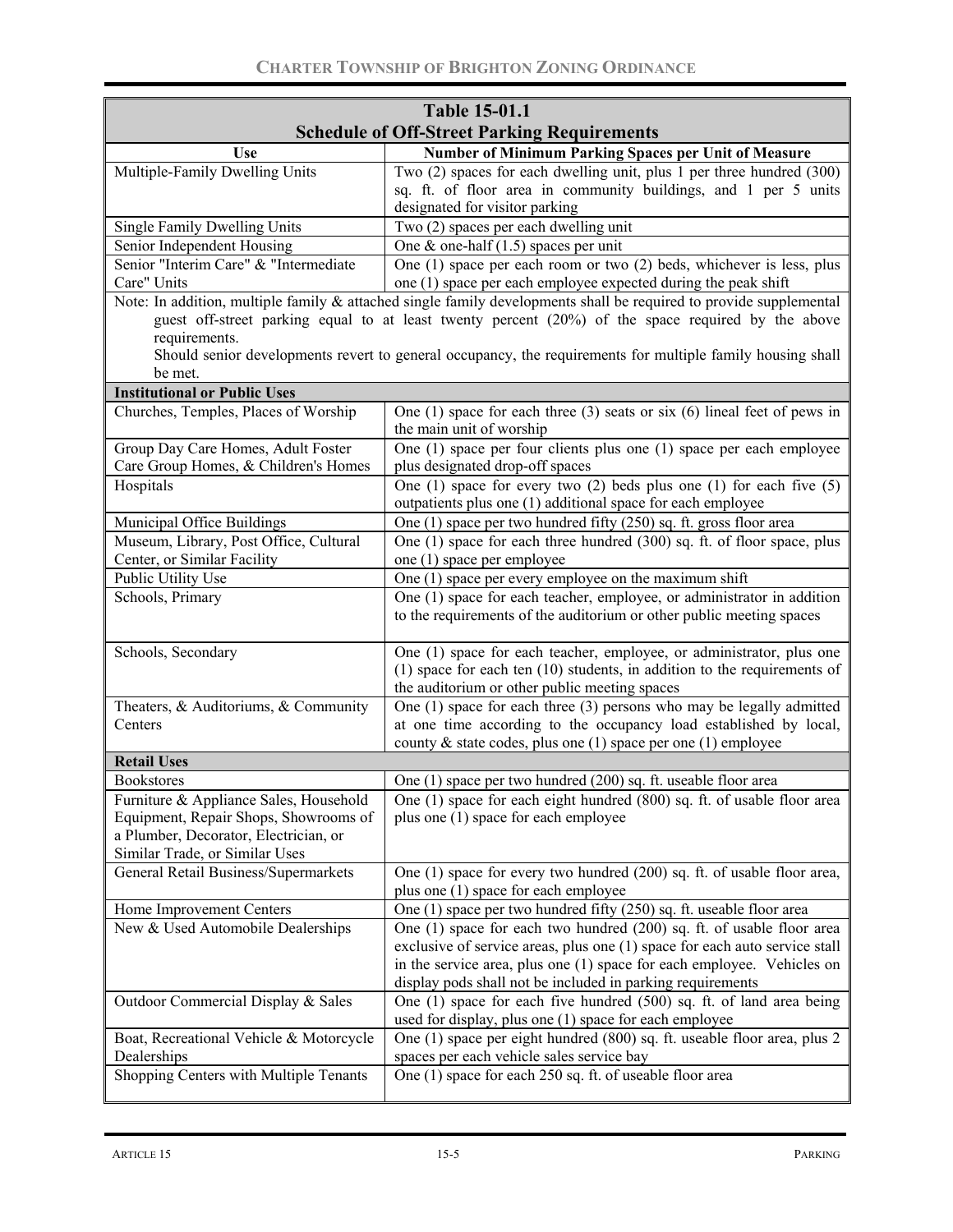| <b>Table 15-01.1</b>                                                                        |                                                                                                                                                                                                                                                                                                                                 |  |  |
|---------------------------------------------------------------------------------------------|---------------------------------------------------------------------------------------------------------------------------------------------------------------------------------------------------------------------------------------------------------------------------------------------------------------------------------|--|--|
| <b>Schedule of Off-Street Parking Requirements</b>                                          |                                                                                                                                                                                                                                                                                                                                 |  |  |
| <b>Use</b>                                                                                  | <b>Number of Minimum Parking Spaces per Unit of Measure</b>                                                                                                                                                                                                                                                                     |  |  |
| <b>Service Uses</b>                                                                         |                                                                                                                                                                                                                                                                                                                                 |  |  |
| <b>Automotive Repair Shops</b>                                                              | One $(1)$ space for each employee plus three $(3)$ stacking spaces for<br>each service or repair bay                                                                                                                                                                                                                            |  |  |
| Automobile Wash, Automatic                                                                  | One (1) space for each two (2) employees, plus stacking equal in<br>number to sixteen (16) spaces for each wash lane                                                                                                                                                                                                            |  |  |
| Automobile Wash, Self-Service                                                               | Five (5) stacking spaces for each washing stall in addition to the stall<br>itself, plus 2 drying spaces for each washing stall                                                                                                                                                                                                 |  |  |
| Banks & Financial Institutions                                                              | One (1) space for every two hundred (200) sq. ft. of usable floor area,<br>plus one (1) space for each employee. For those financial institutions<br>with drive-up windows or remote tellers, there shall be provided $s$ ix $(6)$<br>stacking spaces for the first window, plus three (3) spaces for each<br>additional window |  |  |
| Bars, Lounges, Taverns, Nightclubs<br>(Majority of Sales Consist of Alcoholic<br>Beverages) | One (1) space per seventy (70) sq. ft. useable floor area or one-half<br>$(0.5)$ space per seat, whichever is greater, plus any spaces required for<br>any banquet or meeting rooms                                                                                                                                             |  |  |
| <b>Beauty or Barber Shops</b>                                                               | Three $(3)$ spaces per each beauty or barber chair plus three $(3)$ spaces<br>per chairs used for other services such as nail care $\&$ shoe shines                                                                                                                                                                             |  |  |
| Child Care Centers, Nursery Schools,<br>Day Nurseries                                       | At least one (1) drop off/pick-up parking space shall be provided for<br>each five (5) children for whom care is provided, with a minimum of<br>three $(3)$ drop off/ pick-up parking spaces, plus one $(1)$ parking space<br>per employee (defined as the maximum number of staff on duty at a<br>time).                       |  |  |
| Pick-up windows such as pharmacies, but<br>not including drive through restaurants          | All establishments providing a drive-through pick-up window require<br>four (4) stacking spaces.                                                                                                                                                                                                                                |  |  |
| Dry Cleaners                                                                                | One (1) space per five hundred (500) sq. ft. useable floor area                                                                                                                                                                                                                                                                 |  |  |
| Laundromats & Coin-Operated Dry<br>Cleaners                                                 | One (1) space for each two (2) washing $\&$ /or dry-cleaning machines                                                                                                                                                                                                                                                           |  |  |
| Mini or Self Storage Warehouse                                                              | Minimum of six $(6)$ spaces                                                                                                                                                                                                                                                                                                     |  |  |
| Mortuaries, Funeral Homes                                                                   | One (1) space for each fifty (50) sq. ft. of useable floor area plus one<br>(1) for each employee                                                                                                                                                                                                                               |  |  |
| Motel, Hotel or other Commercial<br>Lodging Establishments                                  | One (1) space per guest room, plus one (1) space per one hundred<br>(100) sq. ft. of lounge, restaurant, conference or banquet rooms or<br>exhibit space                                                                                                                                                                        |  |  |
| Personal Service Establishments Not<br>Otherwise Specified                                  | One (1) space per three hundred (300) sq. ft. of usable floor area, plus<br>one (1) space per employee                                                                                                                                                                                                                          |  |  |
| Restaurants, Fast-Food, including drive-<br>through                                         | One (1) space per seventy-five $(75)$ sq. ft. of eating area, plus one (1)<br>space for each employee. Eight stacking spaces shall be required for<br>drive-through lane                                                                                                                                                        |  |  |
| Restaurants, Full-Service                                                                   | One $(1)$ space per two $(2)$ seats, plus one $(1)$ space for each employee                                                                                                                                                                                                                                                     |  |  |
| Restaurants, Take Out                                                                       | Six $(6)$ spaces per service or counter station, plus one $(1)$ space for<br>each employee                                                                                                                                                                                                                                      |  |  |
| <b>Service Stations</b>                                                                     | Two $(2)$ spaces for each service or repair bay, plus one $(1)$ space for<br>In addition, convenience stores operated in<br>each employee.<br>conjunction with an auto service station shall provide one (1) space for<br>every two hundred fifty (250) sq. ft. of store area                                                   |  |  |
| Video Rental Establishments                                                                 | One (1) space per one hundred (100) sq. ft. useable floor area, with a<br>minimum of eight (8) spaces provided                                                                                                                                                                                                                  |  |  |
| <b>Office Uses</b>                                                                          |                                                                                                                                                                                                                                                                                                                                 |  |  |
| Business & Professional Offices, except<br>as Otherwise Specified                           | One $(1)$ for each two hundred $(200)$ sq. ft. of usable floor area                                                                                                                                                                                                                                                             |  |  |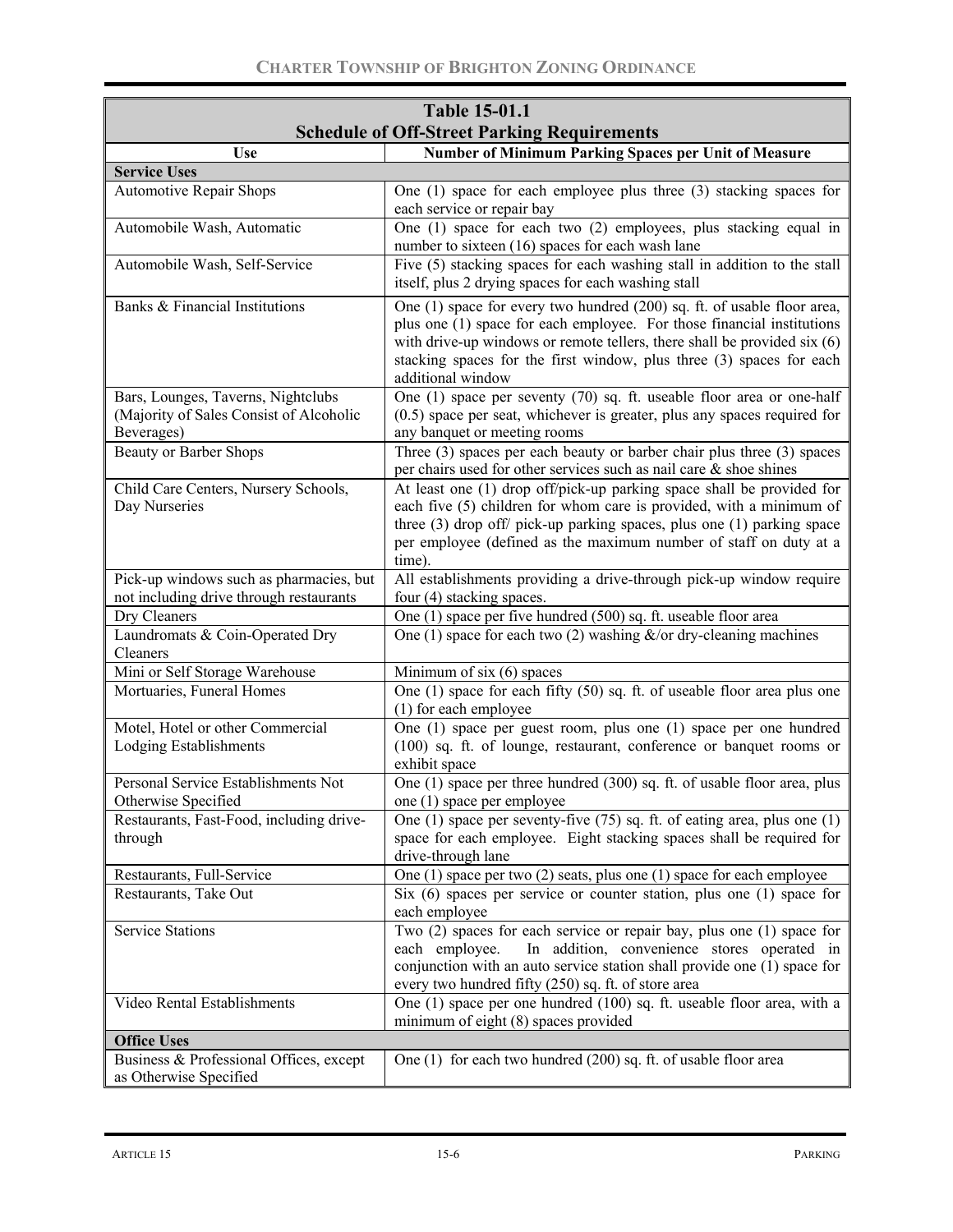| <b>Table 15-01.1</b>                                                     |                                                                                                                                                   |  |  |
|--------------------------------------------------------------------------|---------------------------------------------------------------------------------------------------------------------------------------------------|--|--|
| <b>Schedule of Off-Street Parking Requirements</b>                       |                                                                                                                                                   |  |  |
| Use                                                                      | Number of Minimum Parking Spaces per Unit of Measure                                                                                              |  |  |
| Professional Offices of Doctors, Dentists,                               | One $(1)$ space for each one hundred fifty $(150)$ sq. ft. of usable floor                                                                        |  |  |
| & Similar Medical Professions                                            | area with a minimum of four (4) spaces, plus one (1) space for each                                                                               |  |  |
|                                                                          | employee                                                                                                                                          |  |  |
| <b>Industrial Uses</b>                                                   |                                                                                                                                                   |  |  |
| Manufacturing Establishments, or                                         | Five $(5)$ spaces plus one $(1)$ space per employee on the largest working                                                                        |  |  |
| Establishments for Industrial Production,                                | shift, but with a minimum of one (1) space per five hundred (500) sq.                                                                             |  |  |
| Processing, Assembly, Compounding,                                       | ft. of gross floor area.                                                                                                                          |  |  |
| Preparation, Cleaning, Servicing,                                        |                                                                                                                                                   |  |  |
| Testing, Repair, plus Accessory Business<br>Offices & Storage Facilities |                                                                                                                                                   |  |  |
| Wholesale & Warehouse Establishments                                     | Five $(5)$ spaces plus one $(1)$ space for every one $(1)$ employee in the                                                                        |  |  |
|                                                                          | largest working shift', or one (1) space for every one thousand seven                                                                             |  |  |
|                                                                          | hundred (1,700) sq. ft. of usable floor area, whichever is greater                                                                                |  |  |
| <b>Recreation Uses</b>                                                   |                                                                                                                                                   |  |  |
| <b>Athletic Fields</b>                                                   | Twenty-five (25) spaces per field                                                                                                                 |  |  |
| <b>Batting Cages</b>                                                     | Two (2) spaces per cage                                                                                                                           |  |  |
| <b>Bowling Alleys</b>                                                    | Five (5) spaces per bowling lane, plus one (1) for each employee $\&$                                                                             |  |  |
|                                                                          | additional spaces as may be required for restaurants, bars, or other                                                                              |  |  |
|                                                                          | affiliated uses                                                                                                                                   |  |  |
| <b>Commercial Outdoor Recreation Centers</b>                             | One (1) space per two hundred (200) sq. ft. gross floor area                                                                                      |  |  |
| Dance Halls, Health Spas, Pool or                                        | One $(1)$ space for each two $(2)$ persons allowed by the maximum                                                                                 |  |  |
| Billiard Parlors, Skating Rinks,                                         | occupancy load as established by local, county, or state fire, building,                                                                          |  |  |
| Exhibition Halls, & Assembly Hall                                        | or health codes                                                                                                                                   |  |  |
| without Fixed Seats                                                      |                                                                                                                                                   |  |  |
| Golf Courses, Public or Private                                          | Six (6) spaces for each golf hole, plus one (1) for each employee, plus<br>parking spaces as may be required for clubhouse, restaurant, pro shop, |  |  |
|                                                                          | or other affiliated facilities                                                                                                                    |  |  |
| Ice/Roller Skating Rink                                                  | One (1) space per one hundred fifty (150) sq. ft. gross floor area                                                                                |  |  |
| Marina                                                                   | One (1) space for each boat berth, not to include area required for                                                                               |  |  |
|                                                                          | winter boat storage, plus additional spaces as may be required for other                                                                          |  |  |
|                                                                          | uses such as clubhouse                                                                                                                            |  |  |
| "Miniature" or "Par 3" Golf                                              | Three $(3)$ spaces for each hole, plus one $(1)$ space for each employee                                                                          |  |  |
| Private Clubs & Lodges                                                   | One (1) space for each two (2) persons who may be legally admitted at                                                                             |  |  |
|                                                                          | one time according to the occupancy load established by local, county,                                                                            |  |  |
|                                                                          | $\&$ state fire, building, or health codes, plus one (1) space per employee                                                                       |  |  |
| Stadium, Sports Arena, or Similar Place                                  | One (1) space for each three (3) seats or six (6) lineal ft. of benches                                                                           |  |  |
| of Assembly                                                              |                                                                                                                                                   |  |  |
| Theater, Cinema                                                          | One (1) space per each four (4) seats, plus four (4) spaces per screen or                                                                         |  |  |
|                                                                          | stage                                                                                                                                             |  |  |
| Video Arcades                                                            | Two (2) spaces per machine, plus one (1) space for each employee                                                                                  |  |  |

(d) **Standards for Parking Space Requirements.** The following standards shall be used in determining the required number of parking spaces:

5 (1) **Definition of Floor Area.** For the purposes of computing the number of parking spaces required, "usable floor area" shall be measured in accordance with the definition of floor area, usable provided in *Section 25-04.*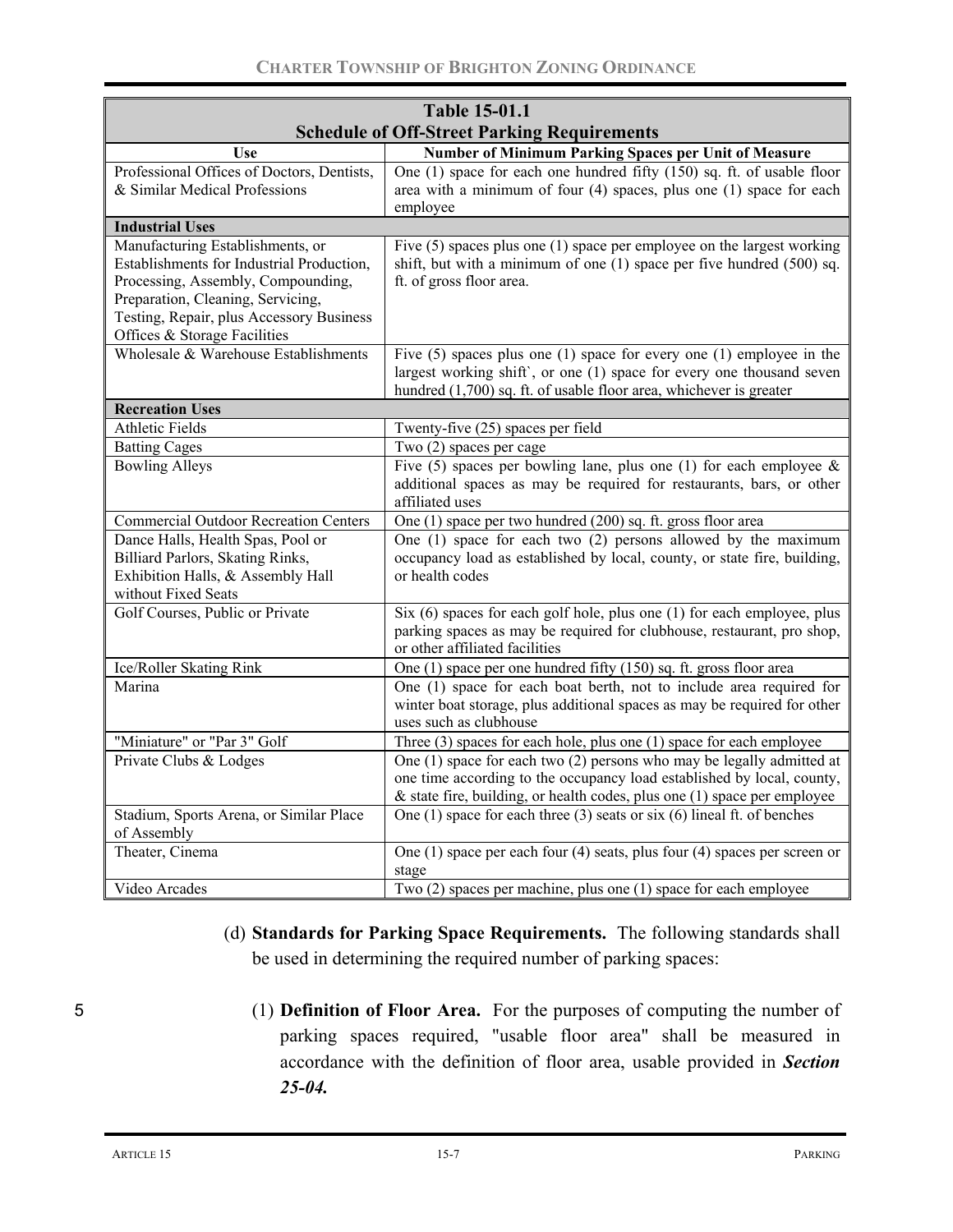### (2) **Units of Measurement**

- a. **Fractional Spaces.** When units or measurements determining the number of required parking spaces result in the requirement of a 5 fractional space, any fraction up to and including one-half (1/2) shall be disregarded and fractions over one-half (1/2) shall require one (1) parking space.
- b. **Employee Parking.** Parking spaces required for employees shall be 10 **based on the maximum number of employees on the premises at any** one (1) time.
- c. **Bench Seating.** In calculating bench seating for places of assembly, each twenty-four (24) inches of benches, pews or other such seating, 15 shall be counted as one (1) seat.
	- d. **Stacking Space.** Each required drive-through stacking space shall be twenty (20) feet long and nine (9) feet wide.
- 20 (3) **Uses Not Cited.** For those uses not specifically mentioned, the requirements for off-street parking for a similar use shall apply, subject to review by the Planning Commission.
- (4) **Accessible Parking.** Parking for the disabled shall comply with the State 25 of Michigan Barrier-Free Rules, Michigan Public Act No. 1 of 1966, as amended, and the adopted Township Building Code. For uses where there may be a higher number of persons with disabilities, such as medical uses or senior housing, the Planning Commission may require a larger proportion of the parking spaces be barrier-free.
- (5) **Parking Deferment.** A smaller amount of parking may be approved by a finding by the Planning Commission that the required amount of parking is excessive, provided that the area to meet the full parking requirement is retained as open space. The site plan shall note the area where parking is 35 being deferred with a dotted parking lot layout. If within a two (2) year period following issuance of a certificate of occupancy the Township Planner determines based on observed use that the deferred parking is needed, then the parking shall be constructed by the applicant within six (6) months of being informed in writing by the Township Planner. The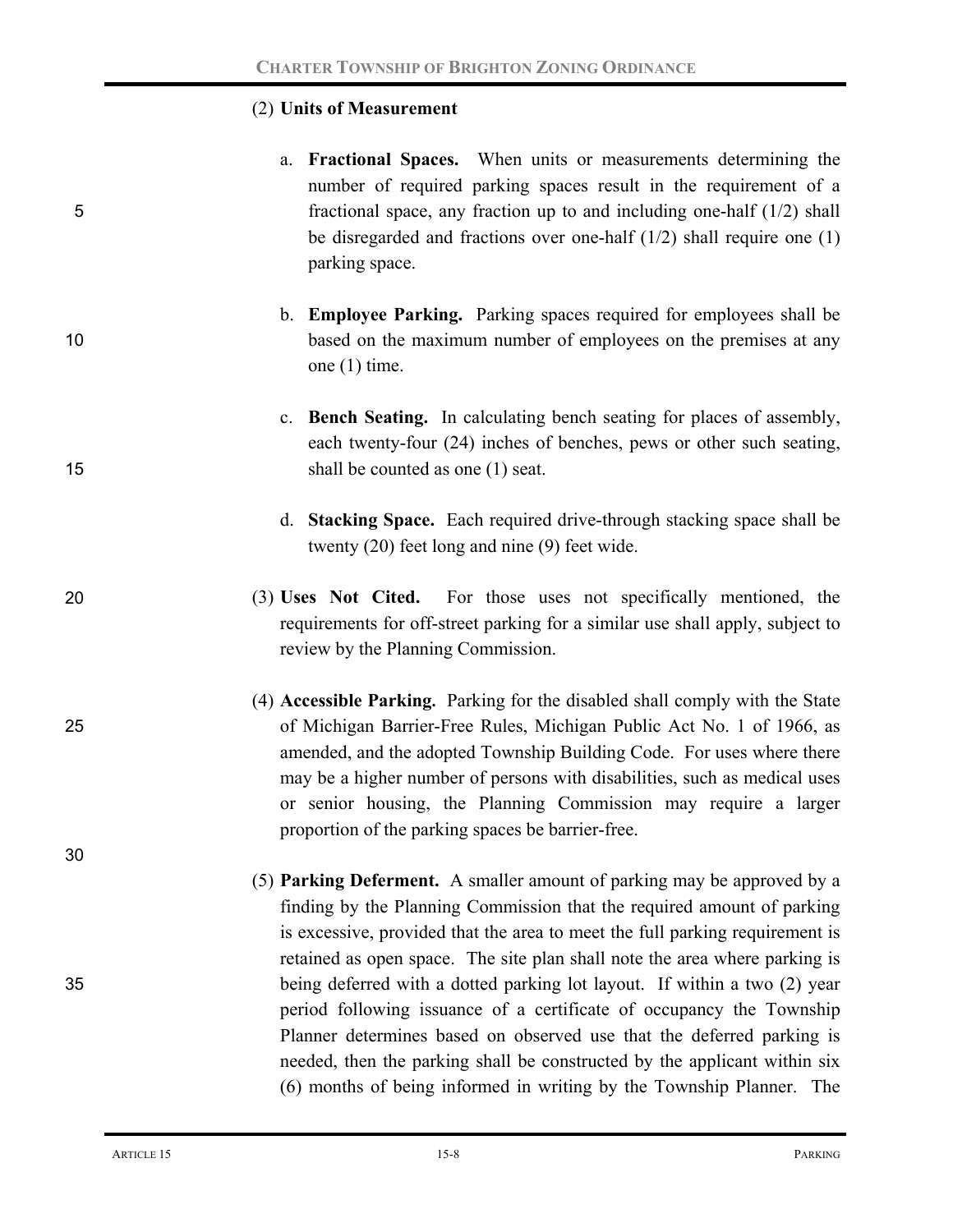Planning Commission may require posting of a performance guarantee to cover the estimated construction cost of the deferred parking with a refund in two (2) years if a cash deposit was made and the additional parking is not found to be necessary.

(6) **Limits on Excessive Parking.** In order to minimize excessive areas of pavement which reduces aesthetic standards and contribute to high rates of stormwater runoff, exceeding the minimum parking space requirements by more than twenty percent (20%) shall only be allowed with approval by 10 the Planning Commission. In granting such additional space, the Planning Commission shall determine that such parking will be required, based on documented evidence, to accommodate the use on a typical day.

- (7) **Garages.** Garages for dwellings shall be calculated as parking spaces on a 15 one-to-one basis.
	- (e) **Layout and Construction.** Off-street parking facilities shall be designed, constructed, and maintained in accordance with the following requirements.
- 20 (1) **Review and Approval Requirements.** Plans for the construction of any parking lot in conjunction with a new development shall be submitted for review and approval according to the normal site plan review procedures. Plans for expansion of an existing parking lot that is not associated with other new development shall be submitted to the Building Inspector for 25 review and approval prior to the start of construction. Upon completion of construction, the parking lot must be inspected and approved by the Building Inspector before a Certificate of Occupancy can be issued for the parking lot and for the building or use the parking is intended to serve.
- 30 (2) **Dimensions.** Off-street parking shall be designed in conformance with the dimensions in Table 15-01.2.

35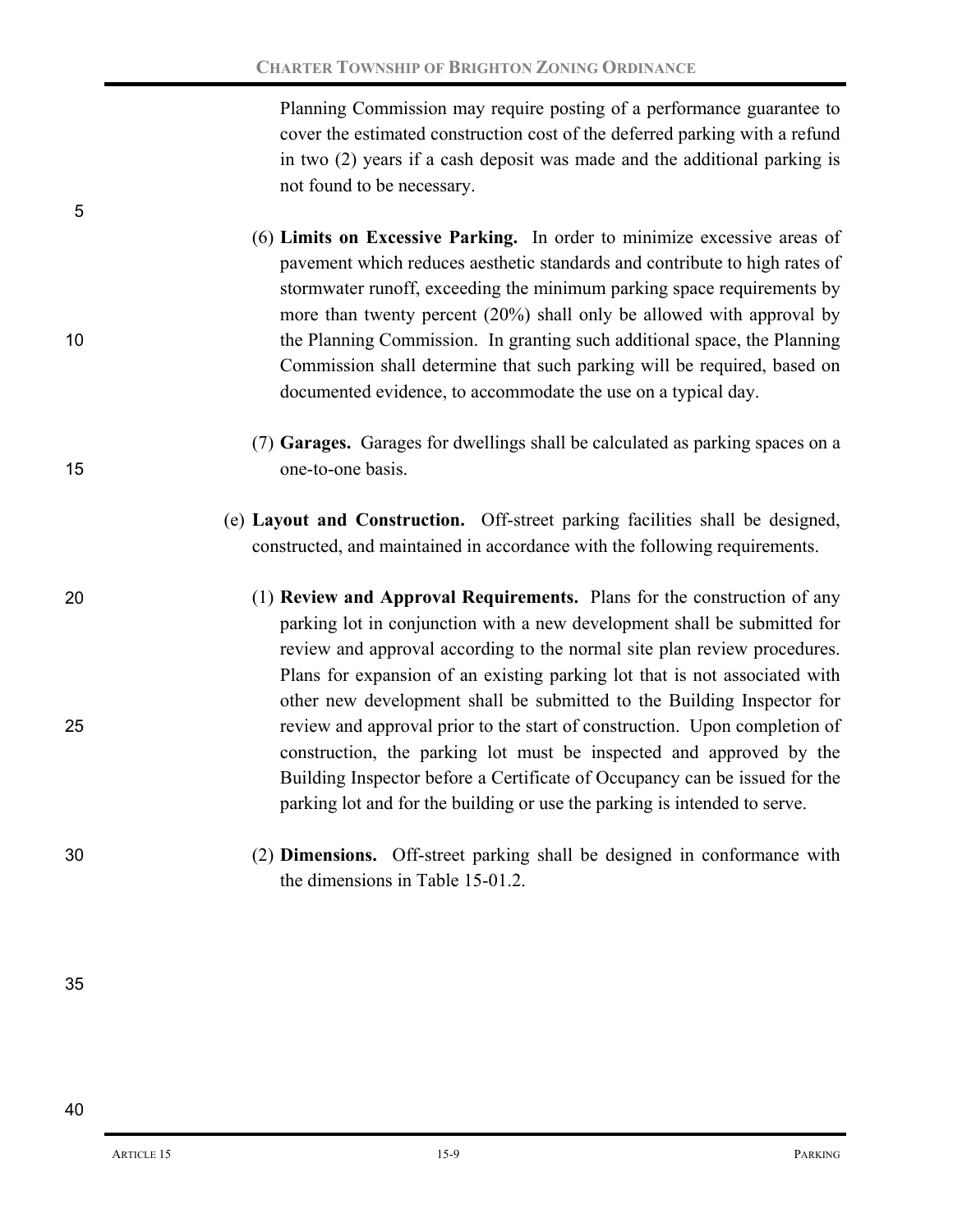| <b>Table 15-01.2</b><br><b>Off-Street Parking Standards</b>                                                                                                                                                                                                                                                 |                    |                          |                    |
|-------------------------------------------------------------------------------------------------------------------------------------------------------------------------------------------------------------------------------------------------------------------------------------------------------------|--------------------|--------------------------|--------------------|
| <b>Parking Angle</b>                                                                                                                                                                                                                                                                                        | <b>Stall Width</b> | Stall Depth <sup>1</sup> | <b>Aisle Width</b> |
| $0^{\circ}$ (parallel)                                                                                                                                                                                                                                                                                      | 8ft                | 28 <sub>f</sub>          | $12 \text{ ft}^2$  |
| 45 <sup>0</sup>                                                                                                                                                                                                                                                                                             | 9 ft               | $20$ ft                  | $12 \text{ ft}^2$  |
| $60^{\rm o}$                                                                                                                                                                                                                                                                                                | 9 ft               | $20$ ft                  | $15 \text{ ft}^2$  |
| 750                                                                                                                                                                                                                                                                                                         | 9 ft               | $20$ ft                  | $15 \text{ ft}^2$  |
| $90^{\circ}$                                                                                                                                                                                                                                                                                                | 9 <sub>ft</sub>    | $20$ ft                  | 24 ft2             |
| Footnotes:<br>If parking lot is designed with a 6-inch curb, deduct 1.5 feet for angled parking $\&$ 2<br>feet for $90^{\circ}$ parking.<br>$\overline{2}$<br>All maneuvering lane widths shall permit one-way traffic movement, except that<br>the ninety (90) degree pattern may permit two-way movement. |                    |                          |                    |
|                                                                                                                                                                                                                                                                                                             |                    |                          |                    |

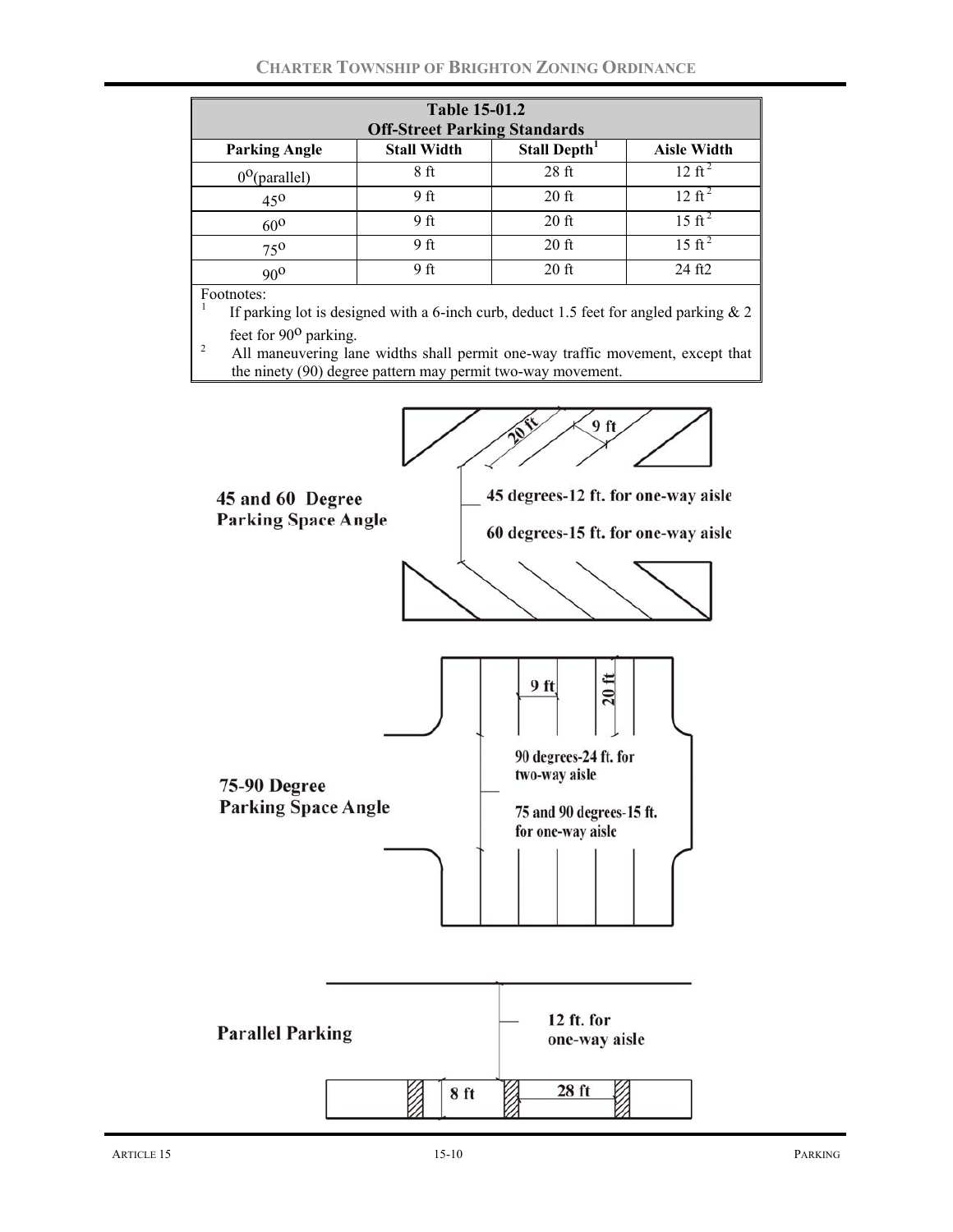# (3) **Ingress and Egress**

a. All spaces shall be provided with adequate access by means of clearly defined maneuvering lanes or driveways.

- b. Spaces located to cause backing directly onto a road shall be prohibited.
- c. Entrances and exits from off-street parking lots shall be located at least 10 twenty-five (25) feet from the nearest point of any property zoned for single-family residential use. Ingress and egress to a parking lot lying in an area zoned for other than single-family residential use shall not be across land zoned for single family residential use.
- 15 d. For multiple family developments with more than thirty two (32) dwelling units, parking lots shall be separate from the main collector road circulating traffic through the site. The site's collector road shall be constructed to the standards of *Section 16-04* and have no parking spaces that back directly onto the road.

# (4) **Surfacing and Drainage**

- a. **Surfacing.** All off-street parking areas, access lanes, driveways and other vehicle maneuvering areas shall be hard-surfaced with concrete, 25 asphalt, or plant-mixed bituminous material. Alternative surfaces will be considered upon review and recommendation by the Township Engineer and approval by the Township Planning Commission. Grading, surfacing, and drainage plans shall be subject to review by the Township Engineer. Requirements for concrete or asphalt may be 30 modified by the Planning Commission upon making the determination that the surfacing would not be feasible or practical because of inadequate drainage in the area or if the property owner provides sufficient evidence that a paved surface could not support the heavy machinery without being damaged.
- b. **Drainage**. Off-street parking areas shall be drained so as to dispose of all surface water accumulated in the parking area in such a way as to preclude drainage of water onto adjacent property or toward buildings. Drainage catch basins shall not be located within parking spaces, with 40 the exception of curb boxes.

5

20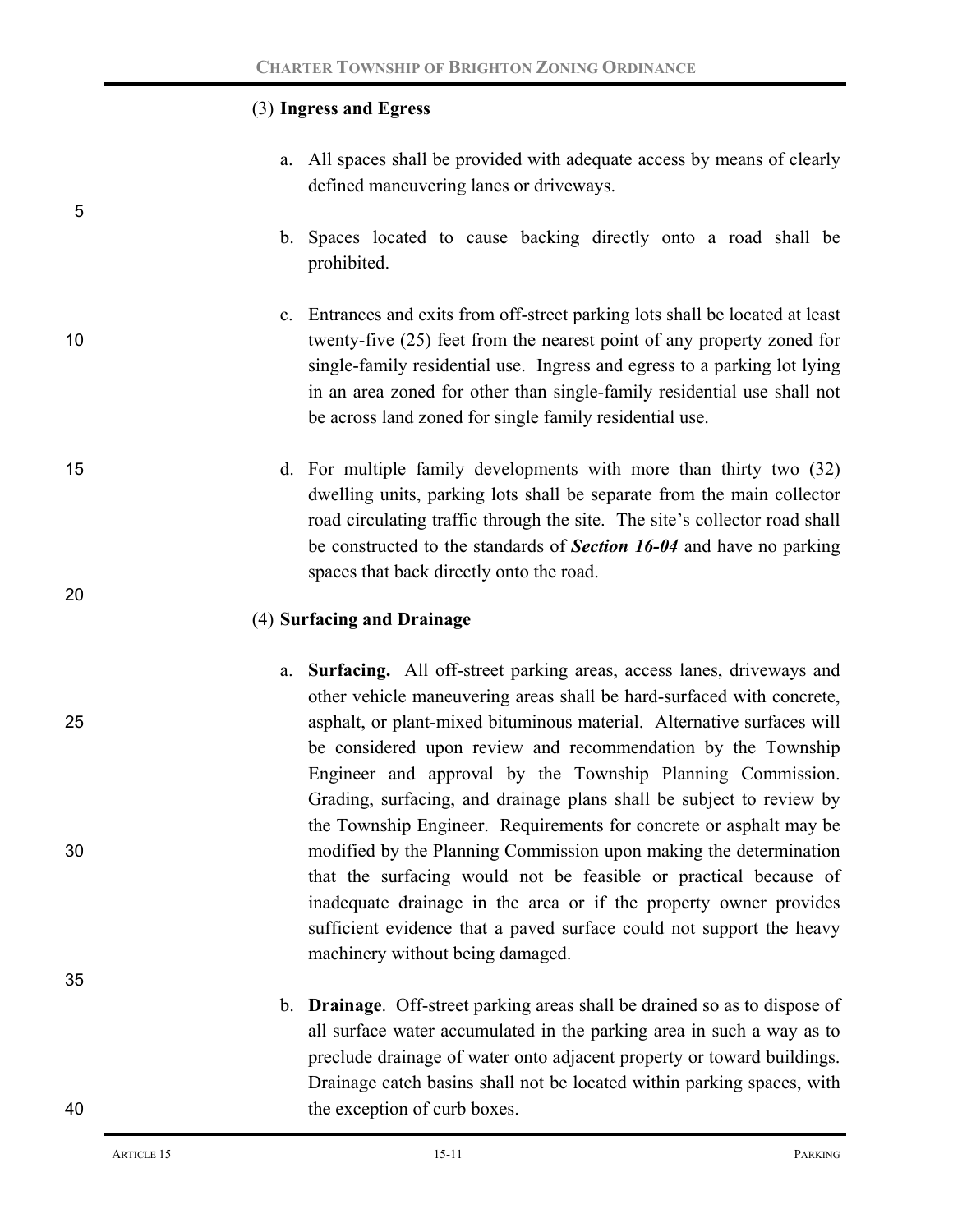|   | (5) Curbing. Off-street parking shall be provided with concrete curbs, where |
|---|------------------------------------------------------------------------------|
|   | necessary to protect landscaped areas, sidewalks, buildings, or adjacent     |
|   | property from vehicles that might otherwise extend beyond the edge of the    |
| 5 | parking lot. Sidewalks abutting parking spaces shall be seven (7) feet       |
|   | wide. Plantings shall be set back sufficient distance from curbs to allow    |
|   | for bumper overhang.                                                         |

- (6) **Striping.** To facilitate movement and to help maintain an orderly parking 10 arrangement, all parking spaces shall be clearly striped with paint. Except for parallel parking spaces, each stall shall be delineated with four (4) inch wide double yellow lines twenty-four (24) inches apart. The width of the parking stall may be computed from the centers of the double striping.
- 15 (7) **Lighting.** All parking areas, driveways, and walkways shall be illuminated to ensure the security of property and the safety of persons using such areas, in accordance with the requirements set forth in *Section 14-03*.
- 

- 25
- 20 (8) **Screening.** All off-street parking areas, except those serving single family residences, shall be screened from adjoining residential property. Such screening shall consist of a continuous obscuring wall or landscaped screen in accordance with *Section 14-02*, subject to approval by the Planning Commission.
	- (9) **Landscaping.** Landscaping requirements contained in *Section 14-02*  must be met.
- (10) **Maintenance.** All parking areas shall be maintained free of dust, trash, 30 and debris by the property owner. Surfacing, curbing, lighting fixtures, signs, and related facilities shall be maintained in good condition.
- (11) **Snow Plowing.** All parking areas shall be maintained in a safe condition by the property owner free of snow and ice. The parking lot design shall 35 provide a location for snow storage that does not encroach into required parking spaces.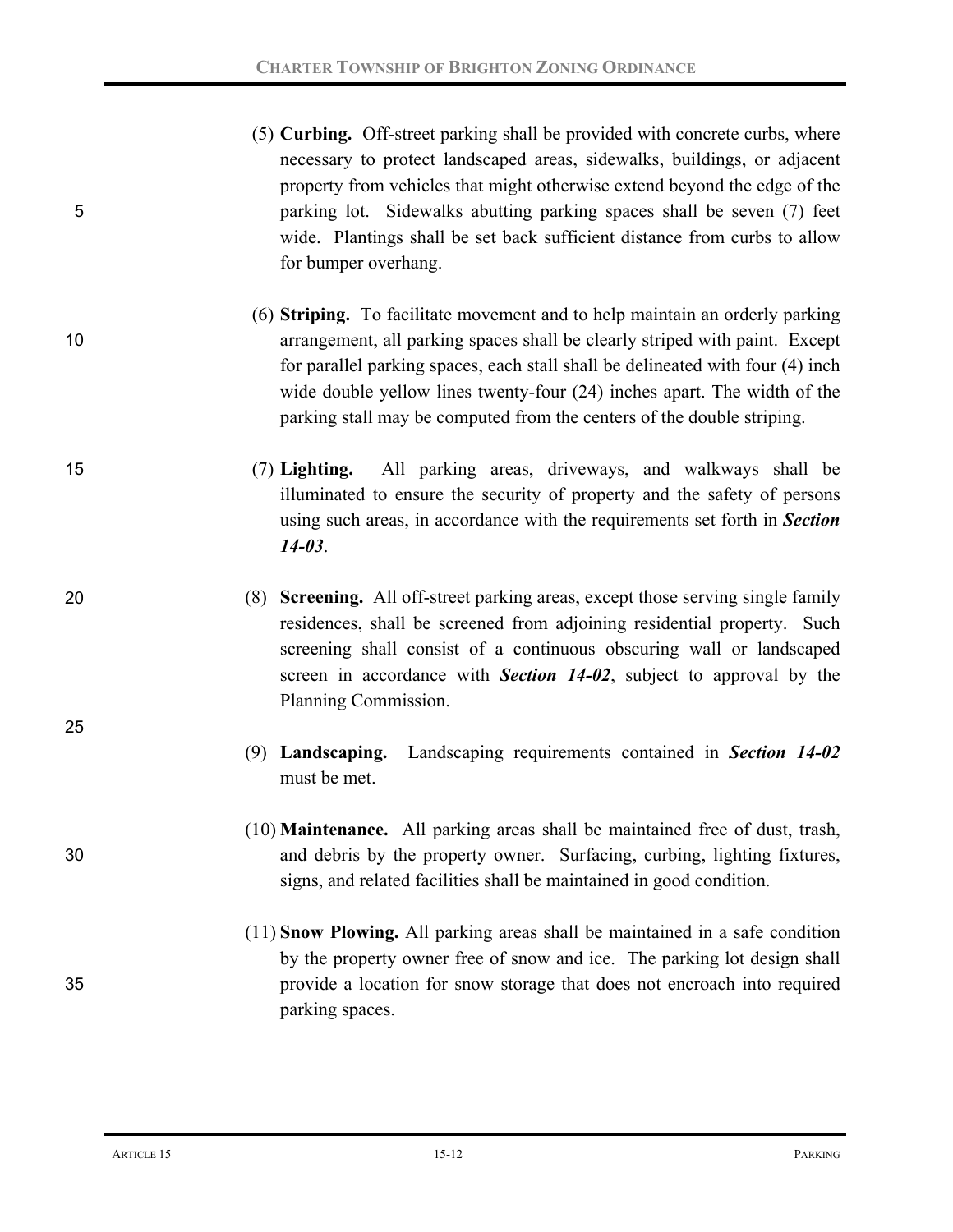## (12) **Grading**

|    | a. All driveways within all Residential Districts shall not exceed a grade   |
|----|------------------------------------------------------------------------------|
|    | differentiation of ten percent $(10\%)$ for a distance of twenty-five $(25)$ |
| 5. | feet, in the direction of the lot or parcel interior, from the point of      |
|    | intersection with any roadway.                                               |

b. All driveways, parking lots, and loading-unloading areas in all other districts shall not be less than one percent (1%) and not exceed a grade 10 differentiation of five percent (5%).

(Ord. #246, 12/25/09), (Ord. #231, 12/27/05)

## **Sec. 15-02 Off-Street Loading and Unloading**

15

20

30

- (a) **Intent and Scope of Application.** Compliance with the loading space regulations set forth herein shall be required in order to avoid interference with the public use of roads, alleys, parking areas, driveways, sidewalks, and other public areas.
	- (1) **General Applicability.** For all buildings and structures established after the effective date of this Article, loading space shall be provided as required in this Section.
- 25 (2) **Change in Use or Intensity.** Whenever use of a building, structure, or lot is changed, loading space shall be provided as required by this Article for the new use.

#### (b) **General Requirements**

(1) **Location.** Required loading space shall be located in the rear yard of the same zoning lot as the use being served so that it is screened from view from adjoining roads. Where shared access is provided for more than one site, the loading and unloading area may be permitted in the non-required 35 side yard. Loading space or access thereto shall not be located where loading/unloading operations will interfere with traffic on public roads or off-street parking.

# (2) **Size.** Unless otherwise specified, each required loading space shall be a 40 minimum of ten (10) feet in width and fifty (50) feet in length, with a vertical clearance of fourteen (14) feet. The Planning Commission may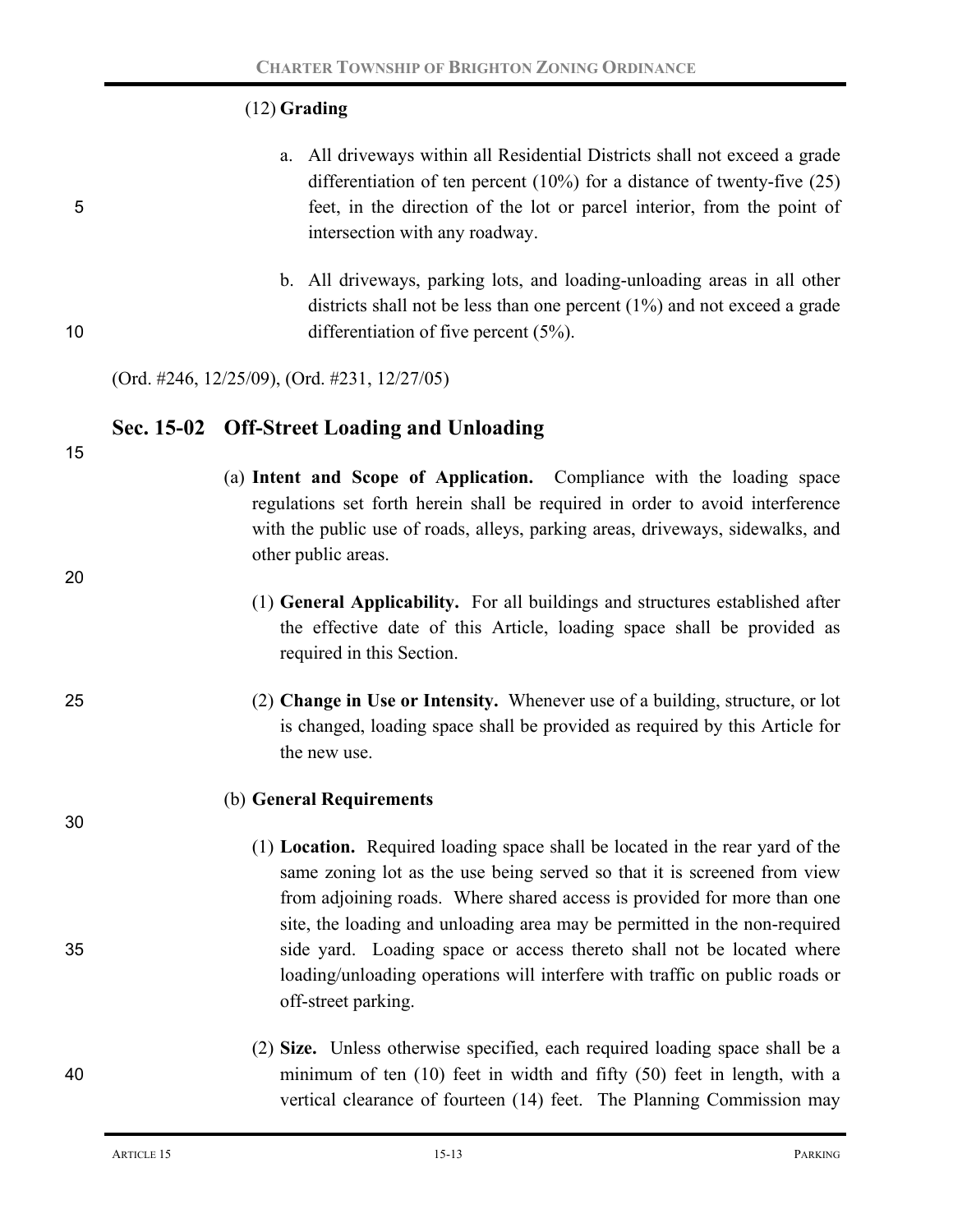modify size requirements for certain uses if smaller delivery vehicles or larger semi-trucks are expected.

- (3) **Surfacing and Drainage.** Loading spaces shall be hard-surfaced with 5 concrete, asphalt, or a plant-mixed bituminous material. Surface requirements may be modified by the Planning Commission upon making the determination that the surfacing would not be feasible or practical because of inadequate drainage in the area. Loading areas shall be graded and drained so as to dispose of surface waters. Surface water shall not be 10 10 permitted to drain onto adjoining property, unless in accordance with an approved drainage plan. Grading, surfacing, and drainage plans shall be subject to review and approval by the Township Engineer.
- (4) **Storage and Repair Prohibited.** The storage of merchandise, sale of 15 motor vehicles, storage of inoperable vehicles, or repair of vehicles is prohibited in required loading space.
	- (5) **Use of Loading Space.** Required loading space shall not be counted or used for required parking.
- (c) **Required Loading Spaces.** The amount of required loading space shall be determined in accordance with Table 15-02. The Planning Commission may modify these requirements upon making the determination that another requirement would be more appropriate because of the number or type of 25 deliveries experienced by a particular business or use.

| <b>Table 15-02</b><br><b>Schedule of Loading Space Requirements</b>                                                                                                                                                                                                           |                                                                  |  |  |
|-------------------------------------------------------------------------------------------------------------------------------------------------------------------------------------------------------------------------------------------------------------------------------|------------------------------------------------------------------|--|--|
| <b>Gross Floor Area</b>                                                                                                                                                                                                                                                       | <b>Number of Loading and Unloading Space</b><br><b>Required</b>  |  |  |
| <b>Commercial Uses</b>                                                                                                                                                                                                                                                        |                                                                  |  |  |
| $0 - 2,999$ sq ft                                                                                                                                                                                                                                                             | See Note                                                         |  |  |
| 3,000 - 19,999 sq ft                                                                                                                                                                                                                                                          |                                                                  |  |  |
| $20,000$ sq ft or more                                                                                                                                                                                                                                                        | 1 additional space for every<br>40,000 sq ft or fraction thereof |  |  |
| <b>Industrial Uses</b>                                                                                                                                                                                                                                                        |                                                                  |  |  |
| $0 - 2,999$ sq ft                                                                                                                                                                                                                                                             | See Note                                                         |  |  |
| 3,000 - 19,999 sq ft                                                                                                                                                                                                                                                          |                                                                  |  |  |
| 20,000 - 39,999 sq ft<br>2                                                                                                                                                                                                                                                    |                                                                  |  |  |
| $40,000$ sq ft or more                                                                                                                                                                                                                                                        | 1 additional space for every<br>40,000 sq ft or fraction thereof |  |  |
| Note: Establishments containing less than 3,000 sq ft of gross floor area shall be provided<br>with adequate off-street loading space that is accessible by motor vehicle, but which<br>does not interfere with pedestrian or vehicular traffic. The size of any such loading |                                                                  |  |  |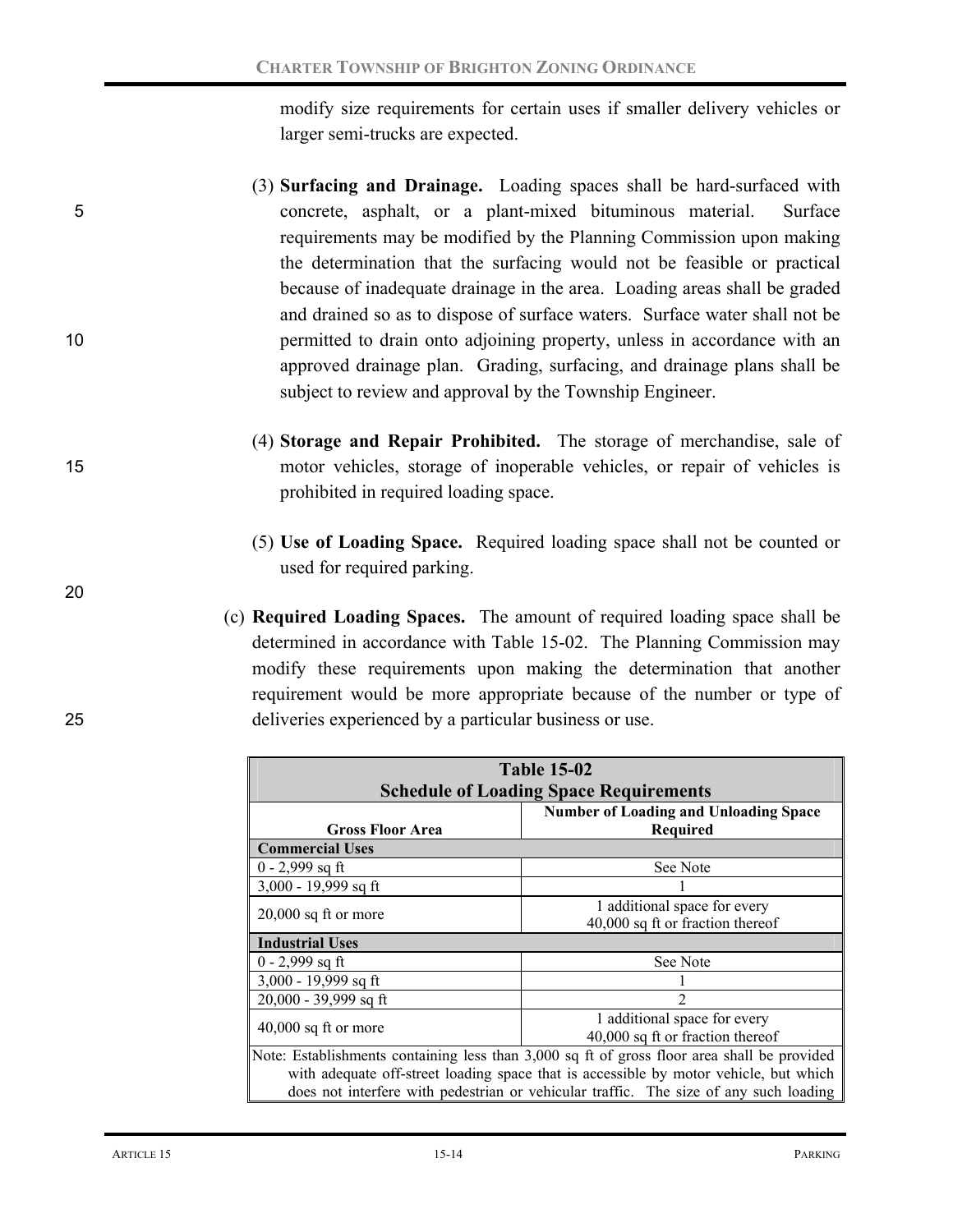space shall be based on the types of delivery vehicles typically utilized by the establishment, provided that in industrial districts sufficient land area must be available to provide a 10 ft. by 50 ft. space in the event that the use of the property changes.

# **Sec. 15-03 Recreational Vehicle Parking and Storage**

#### (a) **Standards in Residential Districts**

- (1) Except as otherwise permitted in this Section, recreational vehicles and equipment greater than one hundred and four (104) inches in width or 10 thirty-seven (37) feet in length shall not be parked or stored on any lot or parcel or on the road in any Residential District.
- (2) Recreational vehicles and equipment one hundred and four (104) inches in width or thirty-seven (37) feet in length or less shall be parked and stored 15 in the side or rear yards. Definitions for yards and lot lines are found in *Article 25*. In the case of a parcel which fronts on a lake, recreational vehicles and equipment of the size above may be permitted within the front yard but outside of all easements, right-of-ways, and utility easements.
	- (3) For the purposes of loading and unloading, recreational vehicles, and equipment may be parked anywhere in a driveway or parking area on a residential premises for a period not to exceed three (3) days.
- 25 (4) Such equipment shall not be used for living, sleeping, or housekeeping purposes when parked or stored on a residential lot, or in any location not approved for such use.
- (5) Recreational vehicles and equipment shall not be parked or stored on any 30 public right-of-way or easement.
	- (6) Recreational vehicles and equipment may not be stored or parked in residential districts for the purpose of making major repairs, refurbishing, or reconstruction of the recreational vehicle or equipment.

35

20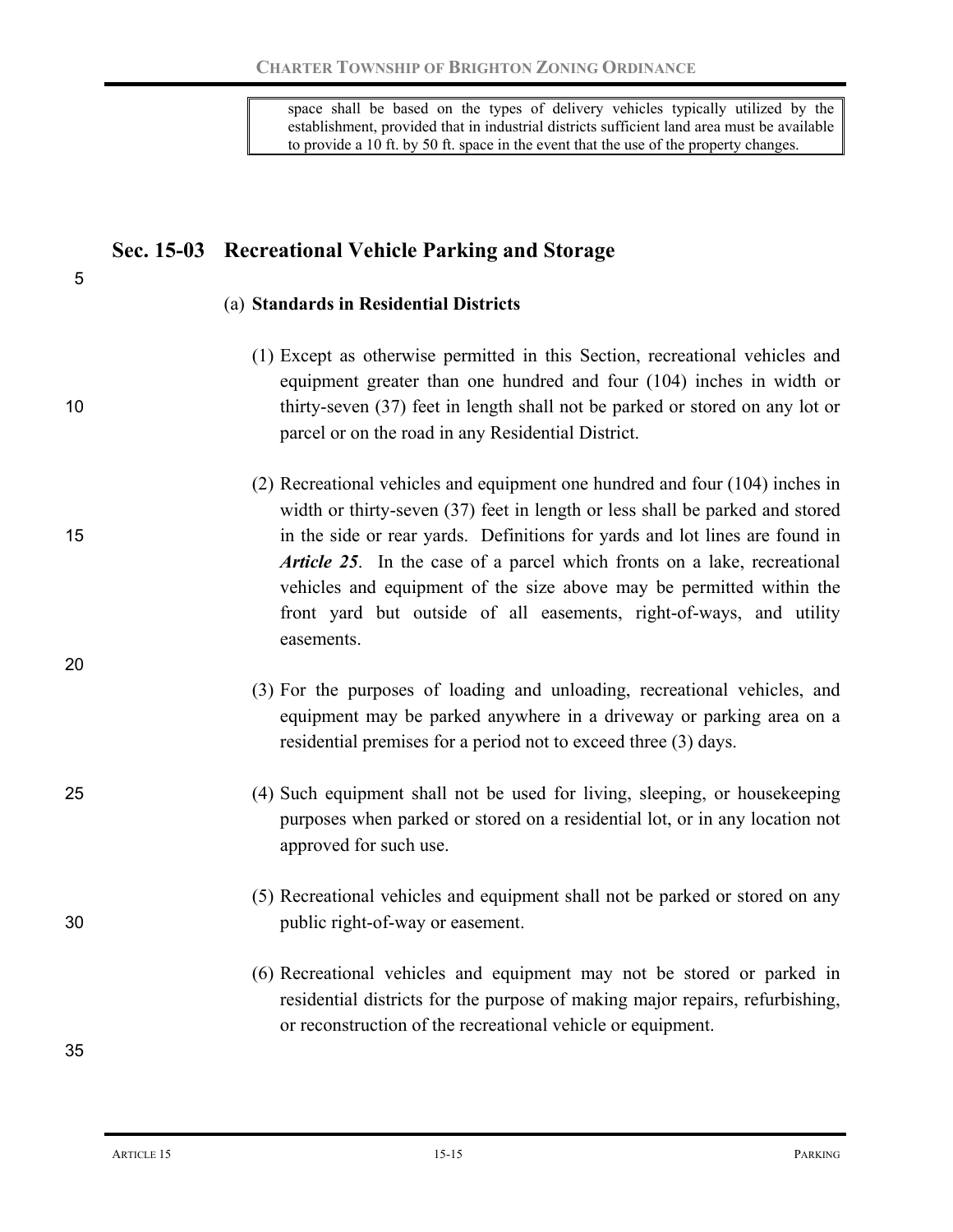- (7) Recreational vehicles must have a current or prior year license plate and registered to an occupant of the dwelling unit on the parcel on which it is stored.
- 5 (b) **Non-Residential Districts.** The storage of recreational vehicles and equipment in Non-Residential Districts when it is not associated with the business of the property, shall provide proper screening so that it is not visible from the road and abutting residential areas.

10 (Ord. #237, 7/24/07)

## **Sec. 15-04 Repair of Vehicles**

# The parking, carrying out of repair, restoration and maintenance procedures or 15 projects on vehicles in any Residential District, when such work is not conducted entirely within the interior of the vehicle, shall be subject to the following limitations:

- (a) All vehicles parked or being worked on outside shall be on an improved 20 driveway surface, licensed, and operable.
	- (b) Procedures exceeding forty-eight (48) hours in duration or which require the vehicle to be inoperable in excess of forty-eight (48) hours shall be conducted within an enclosed building.
	- (c) Inoperable vehicles and vehicle parts shall be stored inside an enclosed building.

# **Sec. 15-05 Parking of Commercial Vehicles**

30

25

Parking of commercial vehicles over two (2) tons shall be prohibited in all Residential Districts; except this restriction shall not apply to essential public service vehicles. Parking and storage of larger vehicles for farming or lumbering operations is permitted in the R-C Districts if the Township Planner determines 35 the vehicle is used exclusively for uses or activities permitted in the district.

> It shall be unlawful for the owner, tenant, or lessee of any lot to permit the open storage or outdoor parking of semi-tractor (WB-50 or larger) trucks and/or semitrailers, bulldozers, earth carriers, cranes, or any other similar equipment or